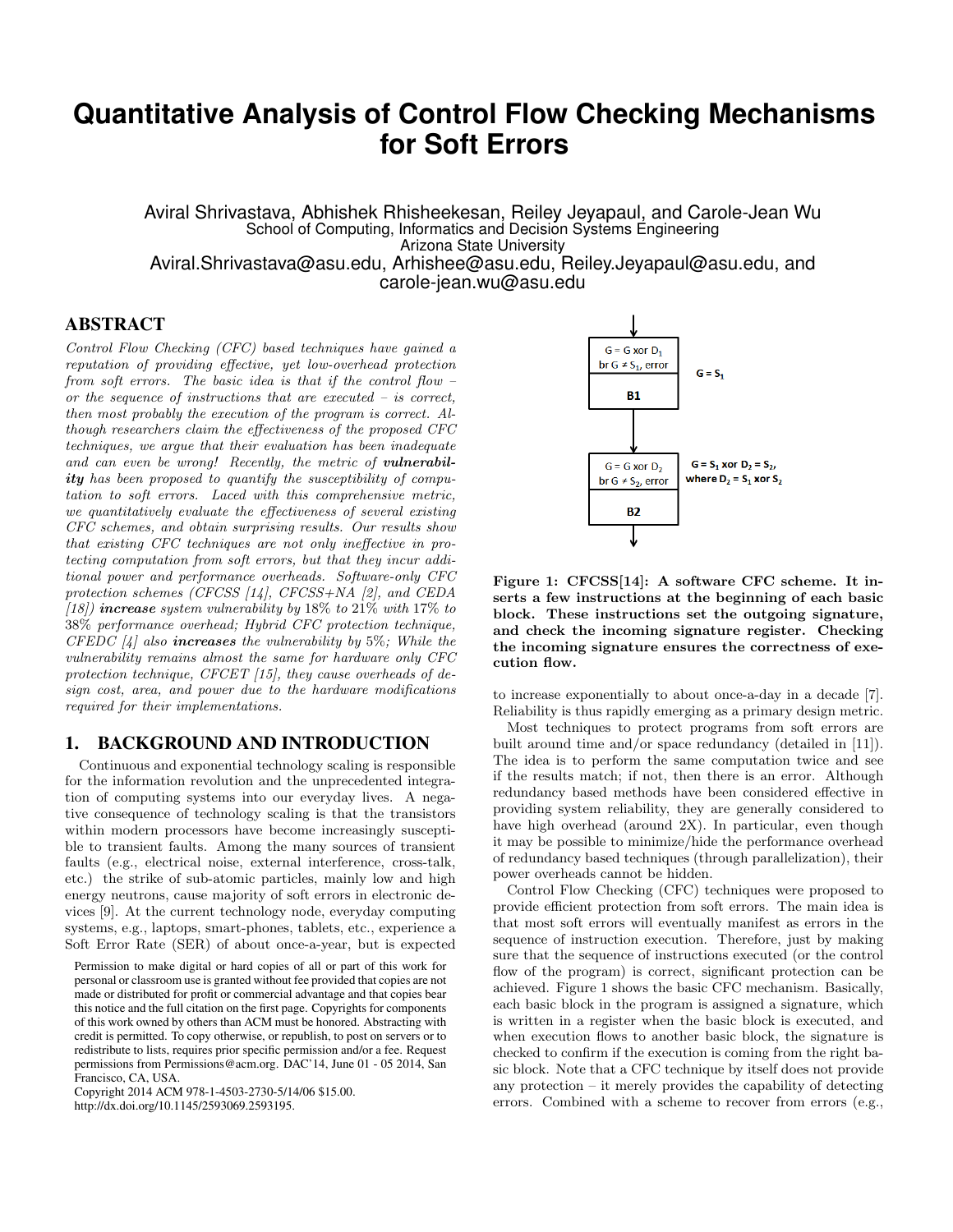restart from the beginning; or in the case of regularly created checkpoints, continue from the last checkpoint when an error is detected), CFC techniques can provide protection from soft errors. In this paper, since we are interested in estimating the protection achieved by CFC techniques, we assume that there is some (but it does not matter which one) scheme to recover from the control flow error detected.

The arsenal of control flow based soft error protection techniques span across design layers from hardware [3, 8, 10, 15], software [1, 5, 13, 14, 19, 18, 20], and hardware-software hybrid techniques [4, 16, 17, 21]. CFC techniques are attractive since they can often be implemented with much less overhead (as compared to full scale redundancy) and arguably provide a decent error coverage. Papers proposing CFC techniques perform fault injection tests and conclude that their techniques are quite effective in combating soft errors. However, we argue that the experimentation of these previous papers has been inadequate and even flawed!

Recently, the metric of Vulnerability has been proposed [12] to quantitatively estimate the susceptibility of program execution on a processor. A bit is vulnerable in a certain cycle of execution, if a fault in it may cause a wrong result, otherwise, it is not vulnerable. Adding up the number of vulnerable bits in each cycle of the execution of a program, gives us the total vulnerability of the program execution. Higher vulnerability of program execution implies that the program execution is more susceptible to soft errors.

The metric of vulnerability is more comprehensive, and does not require detailed compute-intensive fault injection experiments. In fact, the vulnerability of a program execution can be estimated in a single simulation run by tracking the events on each bit of the processor, and counting the number of vulnerable bits. In this work, we use this metric to evaluate the effectiveness of CFC techniques. While schemes to compute the vulnerability of a program without CFC are known, techniques to estimate the vulnerability of a program with CFC is not known. And that is the primary contribution of this paper. In this paper, we:

(i) expose the shortcomings in the evaluation of protection capabilities of previous CFC techniques,

(ii) propose a systematic methodology to quantitatively estimate the protection achieved by CFC schemes, and

(iii) explain why existing CFC techniques are not effective.

The basic idea is to analyze each vulnerable  $\langle bit, cycle \rangle$ in the original execution, and determine the control flow errors that it can cause. If any of the generated control flow error can be detected by the CFC, then the  $\langle bit, cycle \rangle$  is deemed to be not vulnerable in the presence of CFC. We estimate the vulnerability before and after applying CFC techniques. Our results reveal that existing CFC techniques not only do not protect execution from soft errors, but in fact incur additional power and performance overheads. In particular, software only CFC protection schemes (CFCSS [14], CFCSS+NA [2], CEDA [18]) increase system vulnerability by 18% to 21% with 17% to 38% performance overhead. Hybrid CFC protection (CFEDC [4]) increases vulnerability by 5%. Even though the vulnerability remains almost the same for hardware-only CFC protection scheme (CFCET [15]), they incur overheads of design cost, area, and power due to the hardware modifications required for their implementation.

# 2. WHAT WAS WRONG IN THE EVALUATION OF CFC TECHNIQUES?

Although there are several ways to evaluate the effectiveness of a CFC technique, most researchers have used some form of "targeted fault injection" to do this. This is because most other ways are either inaccessible, difficult to set up, or highly compute-intensive. Even in targeted fault injection, there is a question of how and where to insert faults. There have been 3 main approaches of targeted fault injection: i) Assembly code instrumentation (most popular), used in CFCSS[14], CFCSS-NA[2], CFCSS-IS[22], ii) gdb-based runtime fault injection used in ACCE[19], CEDA[18], ACFC[20], and iii) fault injection in memory bus, used in OSLC[8], SIS[17]. In addition researchers have attempted to use probability based expressions to increase the coverage of fault injections or even just use analytical subjective arguments to claim the superiority of their CFC technique over others. Due to space constraints, we will explain the problems with assembly code instrumentation approach. Similar problems exist with other evaluation schemes also.

In the assembly code instrumentation scheme, the binary or assembly code of the benchmark program is instrumented to corrupt bits in instructions, essentially simulating a soft error in the processor pipeline during program execution. Depending on which instruction the fault is injected into, and which bit in the instruction is toggled several control flow error types, e.g., a branch becoming a non-branch (branch deletion), a nonbranch becoming a branch (branch creation), error in branch offset (target address error), branch predicate error (branching error) can be simulated. The effectiveness of a CFC technique is estimated by counting the number of these control flow errors caught by the CFC technique divided by the number of faults inserted.

There are at least three problems in this approach, because of which the number reported does not represent the protection afforded by the CFC scheme against soft errors:

i) Distribution of the faults in space (across microarchitectural components) is not correct: Inserting faults in the binary or assembly simulates the effect of fault injection in instruction cache, or the instruction register (or IF/ID pipeline stage). It does not model the effect of faults in other processor components, e.g., fault in the program counters, other pipeline stages, data cache, register file, or load store buffer. Control flow errors can occur due to faults in these microarchitectural components also. For example, if there is a soft fault in the link register (which contains the address to return from the function call), control flow becomes wrong.

ii) Distribution of faults in time (how many faults in a micraorchitectural component) is not correct: In binary or assembly instrumentation scheme, researchers randomly choose a bit in the instruction at a randomly chosen address, and flip it. Such a scheme will result in even probabilities of fault insertion in any bit in the instructions. This does not accurately represent the distribution of transient faults. Since transient faults are evenly distributed in space and time, the probability of a transient fault in bits in a microarchitectural component is proprotional to the amount of time the bit is present in the component. For example, the probability of a fault being inserted in an instruction in cache is proportional to the time it is resident in the cache. And therefore instructions that are inside a loop have a much higher probability of being hit by a fault than an instruction that executes only once, and is quickly replaced by another in the cache.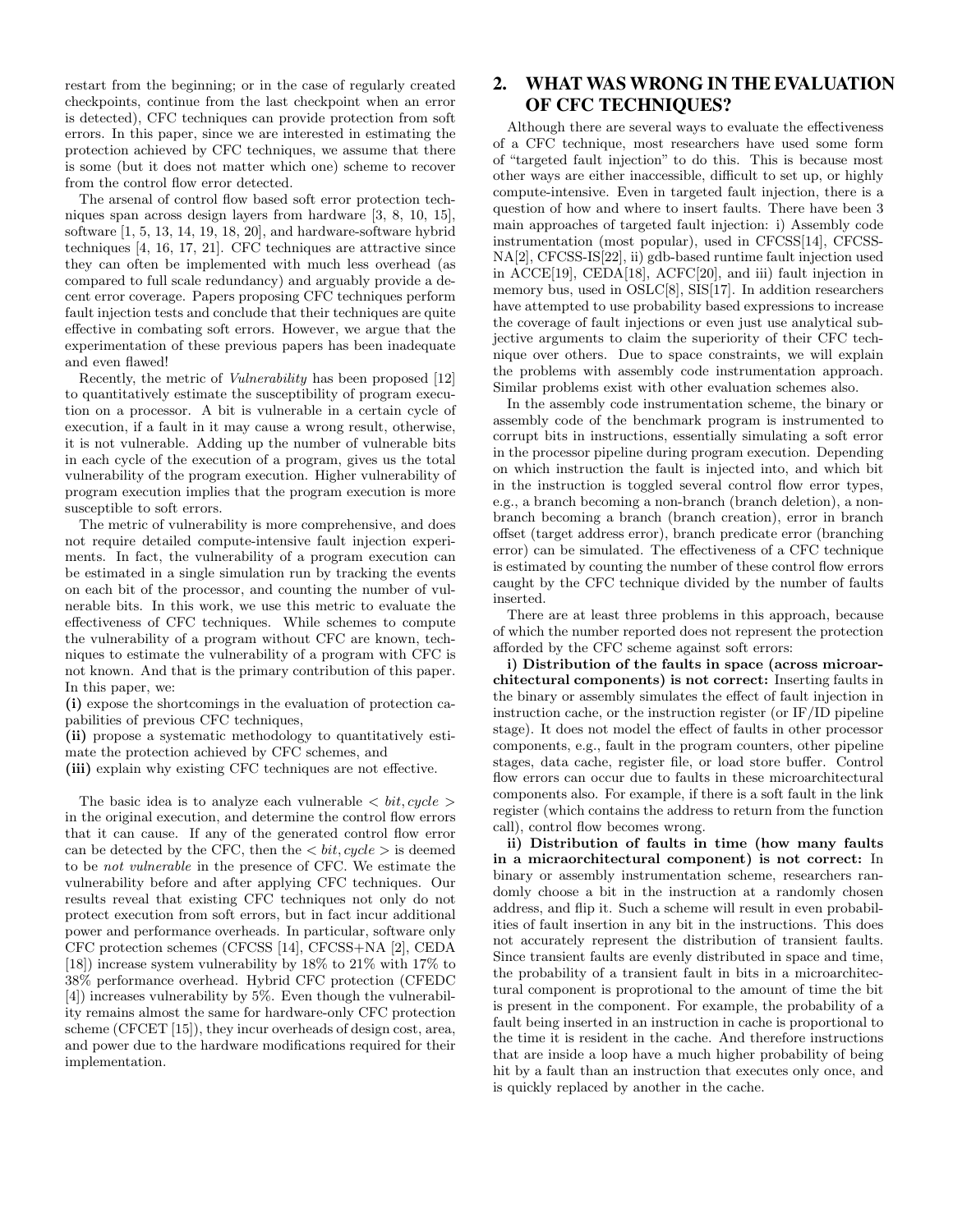iii) Only insert faults that cause not-successor control flow errors: Finally, and the most important point is that inserting faults in binary/assembly only results in soft errors that cause, what we term as, "not-successor control flow errors," and insert very few faults that cause "wrong-successor control flow errors."

**Definition 1:** not-successor control flow errors happen when execution flows from an instruction to one that is not a legitimate successor of the instruction. For example, if the execution jumps from the last instruction of a basic block to a basic block that is not a legitimate successor, or to the non-first instruction of a legitimate successor basic block.

Definition 2: wrong-successor control flow errors are those that cause execution to go from an instruction to a legitimate, but incorrect successor. For example, if soft error happens in a register altering its value. If a branch decision could be made on wrong value of the register. The execution could still go to a legitimate, but incorrect target.

When a fault is inserted in binary/assembly, then most often it will cause a not-successor control flow error. Wrong-successor control flow errors are typically caused by faults in data. For example, if there is a fault in a value in data cache; it cannot cause a not-successor control flow error. The only way it can affect control flow is if it affects the outcome of a branch, then it has caused a wrong-successor control flow error. Since this methodology does not insert faults in data, such errors are not inserted, and the effectiveness of CFCs in catching these errors is not evaluated.

# 3. OUR APPROACH: ESTIMATING VULNER-ABILITY IN THE PRESENCE OF CFC

Vulnerability is a comprehensive metric for estimating the susceptibility of a the execution of a program on a processor. As opposed to fault injection based techniques, it does not depend on accurate distribution of fault injections – which is a very difficult thing to achieve. Vulnerability estimation systematically analyzes every **, and declares it vulneable,** if a fault in can cause the program output to go wrong.

CFC techniques are implemented as a set of control flow checks. A control flow check makes several  $\langle bit, cycle \rangle$  that were vulnerable before, not-vulnerable. For example, in figure 1, if there is a fault in PC during the fetch of the first instruction of B2, then it will be caught. Therefore the bits in the PC at that cycle are not vulnerable after CFCSS is implemented. In fact, the bits of PC of any instruction, which can become the address of an instruction in basic block B2 have now become non-vulnerable (because they will be caught by the CFC check). Plus bits in the branch offsets of the other jump instructions in the program that can become the address of an instruction in B2 through a 1-bit flip are also no longer vulnerable.

The objective of vulnerability modeling in the presence of CFC technique is to find the  $\langle bit, cycle \rangle$  is that were vulnerable, but are no longer vulnerable after the implementation of CFC – essentially calculating the protection afforded by the CFC technique. We do this by breaking it into two steps: i) for each vulnerable  $\langle bit, cycle \rangle$ , find out which control flow error it causes, and ii) find out if that control flow error can be caught by the CFC that we are evaluating. The first step is relatively CFC independent, and captures the impact of soft errors in architectural bits on the control flow of the program,

while the second step is relatively architecture independent and captures the capabilities of the CFC technique. We first start with the second step.

#### 3.1 Which control flow errors can the CFC catch?

Although CFC techniques attempt to detect control flow errors, most CFC schemes can only detect a subset of control flow errors. A control flow error is identified by a  $pc \rightarrow npc$ transition, where pc and npc are two consecutive PCs that are executed, such that in the correct execution npc should not have been executed after pc. For example, if the execution flows from a basic block to a basic block that is not a legitimate successor, then CFCSS can detect it, but it cannot detect when the execution jumps to an instruction in the same basic block.



Figure 2: In CFCSS[14], checking-instructions are added to each basic block to set a variable to the basic block signature; and to check if the execution is coming from a legitimate parent basic block. When execution flows to B2 from B1 (a legal parent of B2) the signature checks out, but if the execution flows from B3 (not a legal parent of B2), a control flow error happens.

To comprehensively model the protection achieved by a CFC technique implementation, we build a CFC Protection Table – a table of all the categories of  $pc \rightarrow npc$  transitions, that may lead to control flow errors in the system. The CFC Protection Table for the CFCSS protection technique is shown in figure 3. The first column shows the location of pc, while the second column shows the location of npc. The third column lists whether the erroneous control flow that occurs represented by the  $pc \rightarrow npc$  transition, where pc is at the location specified in the first column, and npc is at the location specified in the second column, will be detected by the CFC or not. For protection modeling for CFCSS, we label the code in the program with a software based CFC implementation as: "original source code" – that was part of original the unprotected program; and "CFC  $code"$  – that is part of the additional code inserted during the CFC implementation (respective sections of a basic block are labeled in figure 2). The first row in figure 3 shows that CFCSS cannot detect if the control flow error causes a  $pc \rightarrow npc$  transition from an instruction in original source code of a basic block (O), to the original source code of the same basic block (OS). On the other hand, the second row shows that if the control flow error causes an erroneous  $pc \rightarrow npc$  transition from an instruction in original source code of a basic block. (O) to the original source code of any other (different) basic block (OD), then CFCSS will catch it. This is because, such a control flow error will essentially bypass the signature update in the other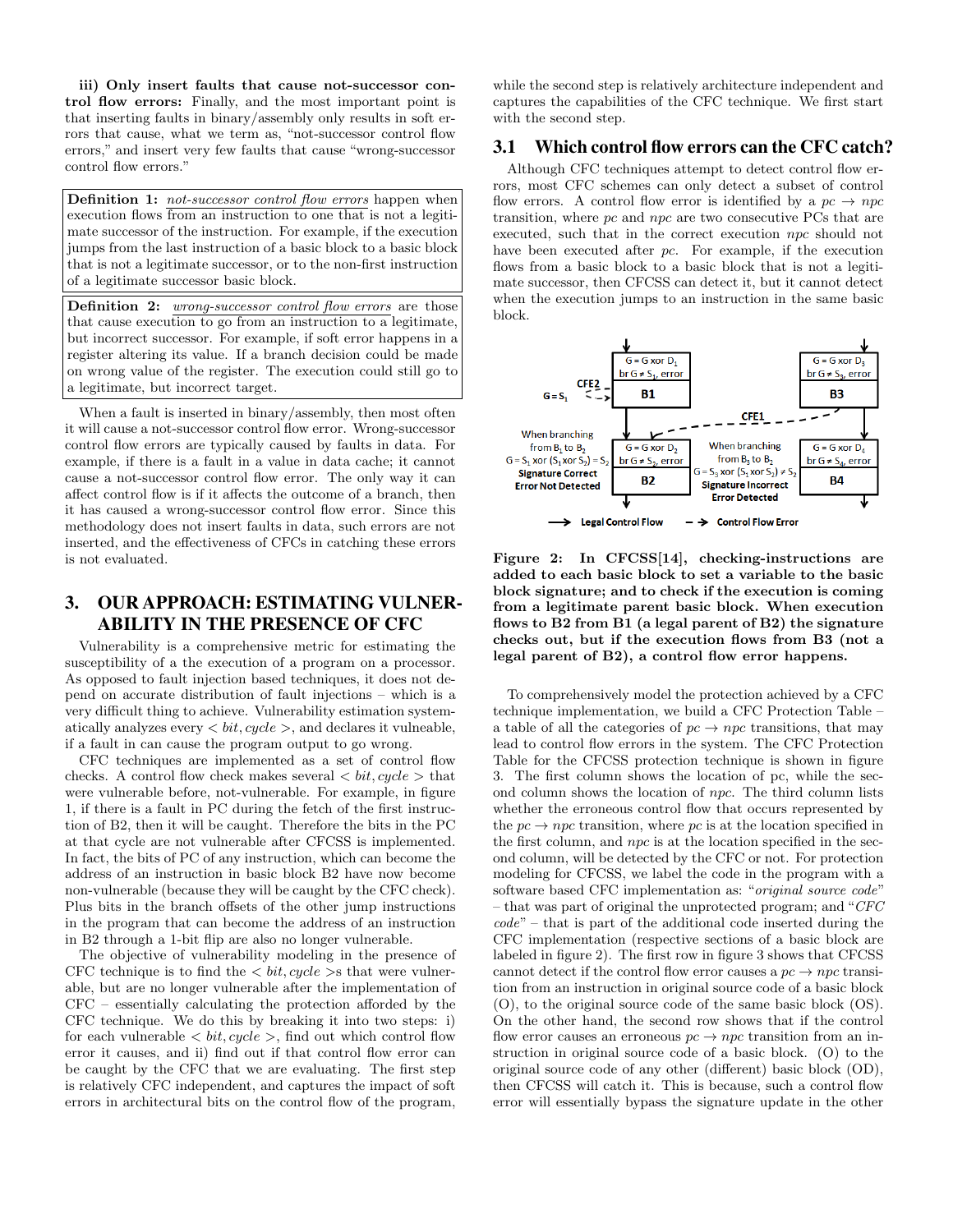| <b>PC</b>   | NPC       | <b>Detected or Not</b> |
|-------------|-----------|------------------------|
| О           | <b>OS</b> | <b>Not Detected</b>    |
| O           | <b>OD</b> | Detected               |
| О           | CL        | <b>Not Detected</b>    |
| O           | <b>CA</b> | <b>Not Detected</b>    |
| О           | <b>CO</b> | Detected               |
| $\mathbf C$ | <b>OS</b> | Detected               |
| C           | <b>OD</b> | <b>Detected</b>        |
| C           | CL.       | Detected               |
| C           | <b>CA</b> | Detected               |
| C           | CО        | Detected               |

Figure 3: For each CFC technique, we build this table, which shows whether the CFC technique can detect each kind of erroneous  $pc \rightarrow npc$  transition. This table shows the protection model of CFCSS.

basic block, and then the signature will not match in the next basic block. CL refers to the checking code of a legal target of the basic block, and CA refers to the checking code of an aliased target of the basic block.

#### 3.2 What control flow errors are caused by a fault in <br/> <br/>
lessum <br/>
in <br/>
lessumment of the set of the set of the set of the<br/>
in set of the set of the set of the set of the set of the<br/>
in set of the set of the set of the set of the set of the<br/>
in

In general, modeling the effects of a fault, i.e., which control flow errors will a flip in  $\langle bit, cycle \rangle$  will cause is hard. This is not only because the number of bits (and cycles) is very large, but also because to find the effect of each fault, we essentially have to follow the dependencies of the fault (analyze error propagation), and and see if it can affect the sequence of instructions executed. Fortunately, our analysis is simplified by the observation that a fault in  $a < bit, cycle > can$  be of two types: i) not-successor control flow error, and ii) wrong-successor control flow error, and existing CFC techniques cannot detect wrongsuccessor control flow errors; they can only detect not-successor control flow errors.

We perform a component-wise analysis. For each  $\langle bit, cycle \rangle$ tuple in each component, we find out, which control flow error (in the last section) will it cause, and then we see, if the control flow error is can be detected by the CFC technique or not. For lack of space, we will discuss the fault analysis on PC for a 5 stage in-order DLX pipeline [?], but our approach and analysis is not restricted to the architecture. In fact, our experiments are on the ARM v7-a architecture.

A bit flip in PC can cause an erroneous value to be written into the PC (updated next-PC); if the select bit for the multiplexer (MUX) that chooses between PC+4, and branch target indicates a non-branch instruction. For instance, let us assume a non-branch instruction in the current cycle. The bit flip in the PC causes it to change to a value that is at 1-bit hamming distance from the current value. Therefore the PC in the next cycle will become  $npc = H1(pc) + 4$ , where the function  $H1(value\ v)$  calculates all the possible values that are 1-bit hamming distance from v. We calculate npc values for every such 1-bit hamming distance values of pc, and then use those  $pc \rightarrow npc$  transition to find if the CFC technique will be able to catch the erroneous transition or not. If the MUX select bit indicates a branch instruction, the erroneous PC values are overwritten in the next cycle with values from the branch target address field in the execute-memory pipeline register. Since the erroneous PC value is not used to fetch instructions, the PC bits in the current cycle can be considered not vulnerable.

In summary, most bit flips in the PC will most probably cause a not-successor control flow error. However, some bit flips in the PC can cause a wrong-successor control flow error. Since not-successor control flow errors are typically caught by existing CFC schemes, we conclude that PC is relatively well protected by CFC schemes. However a bit flip in the register file will in most cases result in a wrong-successor control flow error by changing a branch outcome. As a result, it will be detected by existing CFCs. There are exceptions though – for example if the program jumps to an address specified in a register. Then a bit-flip will most probably cause a not-successor control flow error. As a result, most bit flips in the register file will not be caught by CFC schemes. Similar is the story with other components like caches, load store queues etc. We perform detailed analysis of the impact of bit-flip in each bit of the microarchitectural component. It is worth mentioning that bit flips in several bits of the pipeline registers, e.g., the branch target address can cause not-successor control flow errors.

#### 4. EXPERIMENTS AND ANALYSIS

| <b>Simulation Environment</b> |                         |  |  |  |
|-------------------------------|-------------------------|--|--|--|
| Architecture                  | $ARM$ v7-a              |  |  |  |
| Pipeline                      | 5-stages (Out-Of-Order) |  |  |  |
| $L1$ D-Cache                  | $64KB$ $(2-way)$        |  |  |  |
| L1 I-Cache                    | $32KB$ (2-way)          |  |  |  |
| $D-TLB / I-TLB$               | 64 entries              |  |  |  |
| Physical Reg $(INT/FP)$       | 128/128                 |  |  |  |
| Architecture Reg $(INT/FP)$   | 16/32                   |  |  |  |

Table 1: Experimental setup for the case-study application of the gemV+llVm framework.

#### 4.1 Experimental Setup

We perform our experiments and quantitatively analyze the effectiveness of CFC techniques using our gemV+llVm framework configured for the ARM v7-a architecture on MiBench benchmarks [6] (more details in table 1). We have implemented various state-of-the-art software CFC techniques, i.e., CFCSS, CFCSS+NA, and CEDA, and the software part of the hybrid technique CFEDC in the llVm compiler. The llVm compiler also generates the information about the location of CFC instructions within each basic block, and the location of the original source code, as shown in figure 2. This information is needed by the gemV simulator to model the protection achieved by the CFC techniques. For each CFC technique, we construct the CFE Protection Table (like that in figure 3 for CFCSS), for each of the implemented CFC techniques, and provide it as input to the gemV+llVm framework.

#### 4.2 Vulnerability increases after software CFC!

Figure 4 plots the vulnerability of benchmarks when CFC is applied, normalized to their vulnerability without CFC. For this plot, the data cache is ECC protected. The plot shows this vulnerability ratio for 5 CFC protection schemes, CFCSS, CFCSS+NA, and CEDA (software techniques), CFCET (hardware technique), and CFEDC (hybrid technique). The last set of bars show the vulnerability ratio averaged over all the benchmarks. The most important observation to be made from this plot is that the vulnerability does not reduce after applying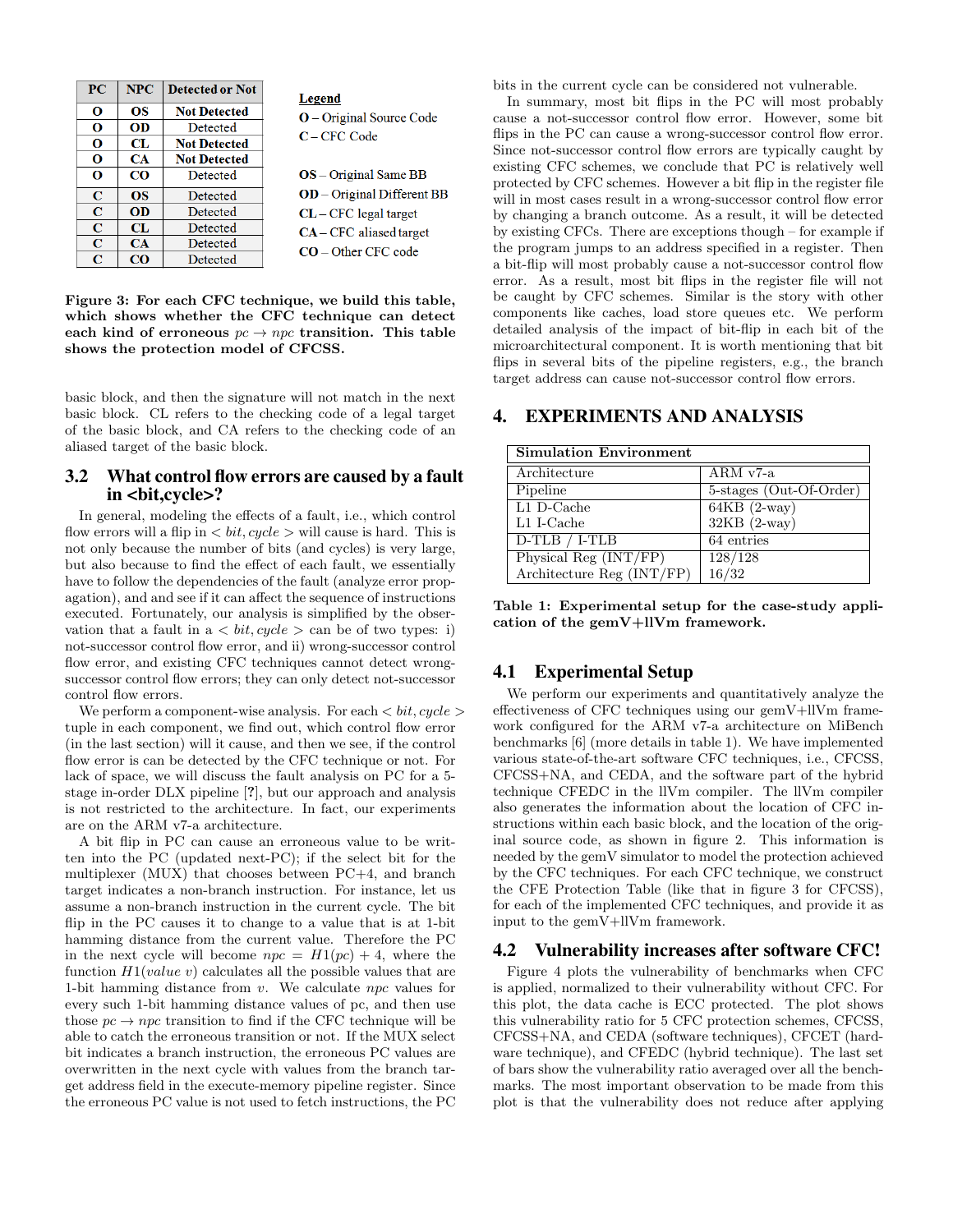

Figure 4: The effective system vulnerability (normalized over original program vulnerability) of the various CFC techniques, for a ECC protected L1 data cache.

the CFC protection. Software based CFC protection (CFCSS, CFCSS+NA, and CEDA) increases system vulnerability for most benchmarks (13 out of 14), and on an average increase it by  $18\%$ -21%. For the *gsm-u*, the application of CEDA increases the vulnerability of the benchmarks by more than 50%. Hybrid CFC technique, CFEDC, also results in an increase in the vulnerability of most of the benchmarks, and on an average results in 5% increase of system vulnerability. Although the vulnerability after applying the hardware scheme CFCET does not increase, note that hardware techniques will have additional design, area, power and cost overheads.

Figure 5 plots the overhead in vulnerability and runtime added by the CFCSS code inserted by the compiler. If the vulnerability of the application after the application of CFCSS is 1, then the dark portion of the left bar for each application shows the vulnerability of the extra code added by CFCSS, while the light portion of the bar shows the vulnerability of the original code after the application of CFCSS (this is less than the vulnerability of the original code before the application of CFCSS). We can see that CFCSS code has a quite significant vulnerability (on avaerage 32.5%). The right bar is the performance bar, and also has light and dark portions. If the runtime of the application after applying CFCSS is 1, then the dark portion is the fraction of runtime spent in executing CFCSS code, while the light portion is fraction of runtime spent in executing the original code (which is approximately the same as the runtime of the original code before the application of CFCSS). The reason we plot both the bars together is to show the correlation in the increase in vulnerability and the increase in the runtime. We can see that in the cases where the CFC code contributes a larger fraction of the system vulnerability, it also contributes a larger fraction towards the runtime. The correlation coefficient between the vulnerability increase and runtime increase is 0.75.

#### 4.3 Why are CFCs ineffective?

The reason exisinting CFCs do not protect computation from soft errors is because they only protect from faults in some microarchitectural components, e.g., PC, some bits of some pipeline registers (ones before the branch address generation), and branch target buffer, the link register, and the processor status register. Faults in all other microarchitectural components, e.g., the data cache, all other pipeline register bits, register file, and all the buffers and queues in the processor are



Figure 5: The proportion of vulnerability and execution time contributed by the added CFC code and original program code in the CFCSS implementation is represented for the benchmarks.

not protected by existing CFC schemes. This is because faults in these components rarely cause "not-successor control flow errors." Most often they cause "wrong-successor control flow errors." For example, a fault in the data cache will cause a control flow error if the data value affects the outcome of the branch, and that results in a "wrong successor control flow error", and not a "not successor control flow error."

The reason why vulnerability actually increases is because the extra code added to implement CFC adds to the execution time, this in turn increases the time variables spend in microarchitectural components, and that increases the system vulnerability. In fact that increase more than outshines any reduction achieved by CFC.

To evaluate the potential of protection possible through a classicial CFC scheme, we assume a hypothetical CFC scheme that can detect all the illegitimate control flow errors. Even such a scheme can reduce the vulnerability of the execution by only 4.04% – assuming no extra instructions to achieve such a scheme.

We have modeled and experimented upon several CFC schemes, and observed that they do not reduce the vulnerability. However, there are more CFC schemes that we have seen but not implemented and tested. We believe that all of those schemes will also result in an increase in the vulnerability – and are therefore not useful. This is because existing CFC techniques only compete with each other to detect more kinds and larger fractions of "not-successor control flow errors.". For example, CFCSS cannot detect control flow erros when there is an aliased block. CFCSS+NA fixes this problem. These two did not detect the error in the conditional execution. CEDA fixes that loophole. The problem is that, as the techniques try to cover more and more cases, they add additional instructions – which backfires, and actually increases the vulnerability even more. In fact, we observe that the more sophisticated the technique is, higher is the increase in vulnerability.

Finally, there are some schemes (YACCA[5] and CEDA[18]), that attempt to detect errors in branch direction. They use additional instructions to re-evaluate the branch condition; but such schemes can only detect faults that (happened in the branch operands) between the two computations. Therefore they cannot have a significant impact.